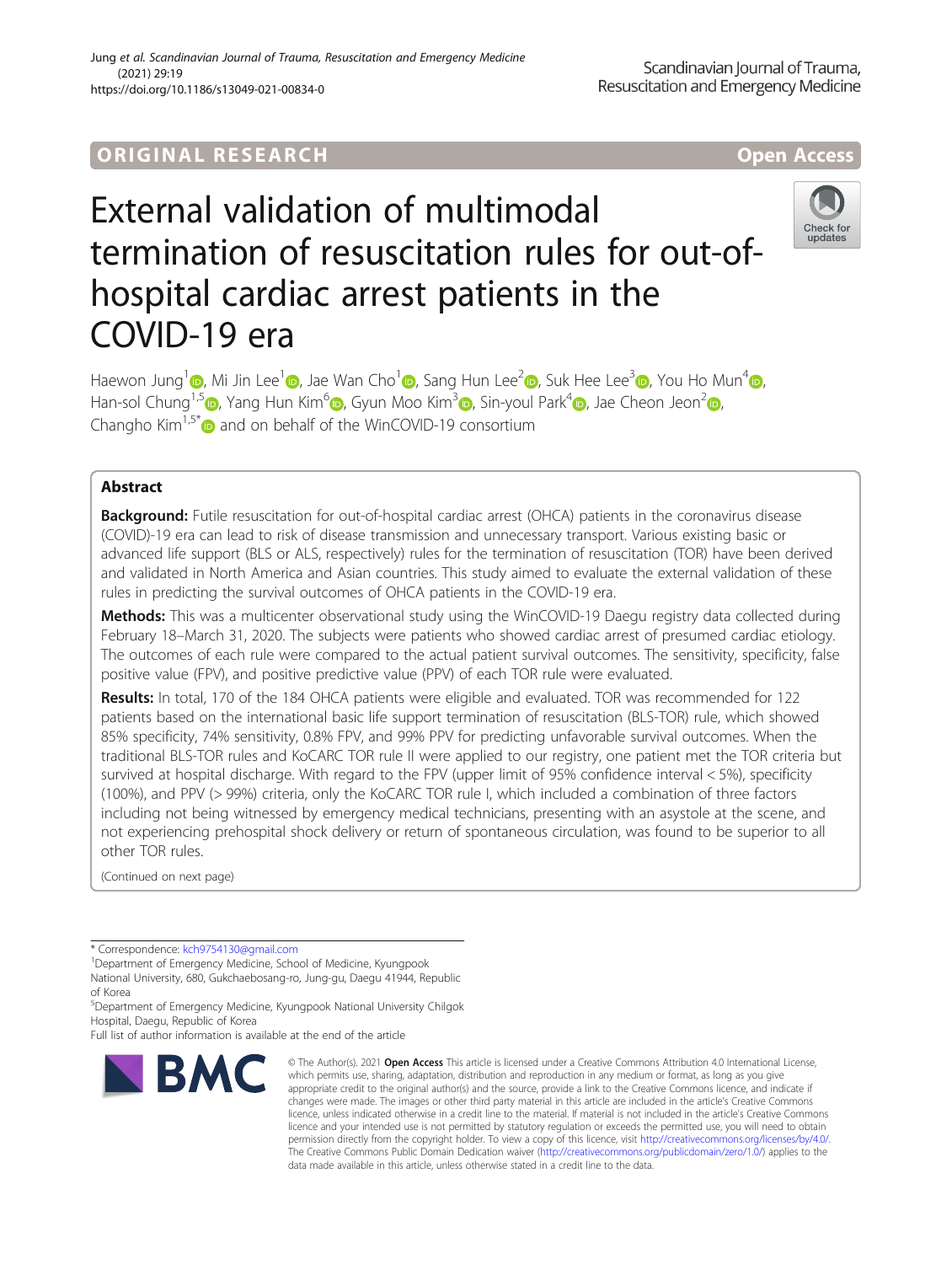# (Continued from previous page)

**Conclusion:** Among the previous nine BLS and ALS TOR rules, KoCARC TOR rule I was most suitable for predicting poor survival outcomes and showed improved diagnostic performance. Further research on variations in resources and treatment protocols among facilities, regions, and cultures will be useful in determining the feasibility of TOR rules for COVID-19 patients worldwide.

Keywords: Heart arrest, Prognosis, Coronavirus disease, Ethics, Cardiopulmonary resuscitation

# Background

The novel coronavirus disease (COVID-19) continues to be in a pandemic status and remains an important health concern worldwide [\[1\]](#page-8-0). Due to the presenting symptoms, complications, and transmission efficiency of COVID-19, we changed our standard treatment processes and personal protection strategies. In particular, resuscitation of cardiac arrest patients posed an especially high risk of disease transmission to healthcare professionals  $[2, 3]$  $[2, 3]$  $[2, 3]$  $[2, 3]$ . For in-hospital cardiac arrest (IHCA) patients, resuscitation was typically performed after establishing whether the patient has COVID-19. However, for out-of-hospital cardiac arrest (OHCA) patients, resuscitation was performed prior to any testing or confirmation. Consequently, the OHCA group was of high risk to rescuers.

In the prehospital setting, emergency medical personnel screen patients for COVID-19 based on their symptoms (fever, dyspnea, cough, and sore throat) and inquired about any recent history of contact with infected individuals. However, this method has limitations because many carriers are asymptomatic [\[4](#page-8-0), [5](#page-8-0)]. In addition, these asymptomatic COVID-19 patients admitted to the intensive care unit (ICU) pose a challenge to determining the need for wearing personal protective equipment (PPE) and utilizing medical resources. Patients who failed to experience a return of spontaneous circulation (ROSC) in the event of a cardiac arrest were also often no longer transported to the hospital due to their low survival probability [[6\]](#page-8-0). Accordingly, recent cardiopulmonary resuscitation (CPR) guidelines were changed to recommend that all healthcare providers assess the safety of the scene and wear higher levels of PPE for protection against infectious airborne droplets and detailing the criteria for the basic life support termination of resuscitation (BLS-TOR) rule. These guidelines stipulate that before terminating resuscitative efforts, the healthcare workers must check that (1) the arrest was not witnessed by emergency medical service (EMS) personnel or a first responder, (2) ROSC was not observed prior to the patient being transported to the emergency medical center (EMC), and (3) no electrical shocks were delivered [\[7](#page-9-0)–[14\]](#page-9-0).

We applied the rules that were typically selected depending on the country or region where the derivation and validation phases were conducted. These included the (1) International BLS and advanced life support (ALS) rules derived and validated in the United States and Europe [\[8](#page-9-0)]; (2) Goto and KANTO-SOS rules developed in Japan and Asian countries [[13,](#page-9-0) [14](#page-9-0)]; and (3) Korean OHCA registry-based TOR models, Korean Cardiac Arrest Research Consortium (KoCARC) TOR rules, and two new TOR models that were used in our previous studies [\[7,](#page-9-0) [11\]](#page-9-0).

In Daegu metropolitan city, the number of patients with COVID-19 increased rapidly at the community level from February 18, 2020 concurrent with the pandemic outbreak in South Korea. During its 7-week peak, we resuscitated 184 OHCA patients at six EMCs. This was the first study to determine the efficacy of these TOR guidelines for an emerging infectious disease [[7](#page-9-0), [11,](#page-9-0) [12](#page-9-0)].

We were collecting prospective data for a registry of OHCA patients since 2017. However, as emergency rooms were shutdown, we recognized a need for additional research to improve the outcomes of OHCA patients while concurrently protecting emergency department (ED) staff. Thus, this registry-based observational study aimed to evaluate the external validation of these rules in predicting the survival outcomes of OHCA patients in the COVID-19 era.

# **Methods**

#### Study design and variables

This study was approved by the Institutional Review Board of Kyungpook National University Hospital (Approval no.: KNUH 2020–04-032).

We conducted a multicenter registry-based observational study using the WinCOVID-19 citywide OHCA registry data. In March 10, ED personnel from six hospitals in Daegu voluntarily discussed about data of COVID-related factors. We evaluated patient demographics (age and sex), prehospital variables (e.g., place of arrest, initial cardiac rhythm, whether the arrest was witnessed by a bystander or EMS personnel, whether a bystander performed CPR, whether an automated external defibrillator was used and prehospital defibrillation occurred, and whether ROSC occurred), and time intervals. Response time was defined as the period from contacting the EMS to them arriving at the scene, while scene time was defined as the period from the EMS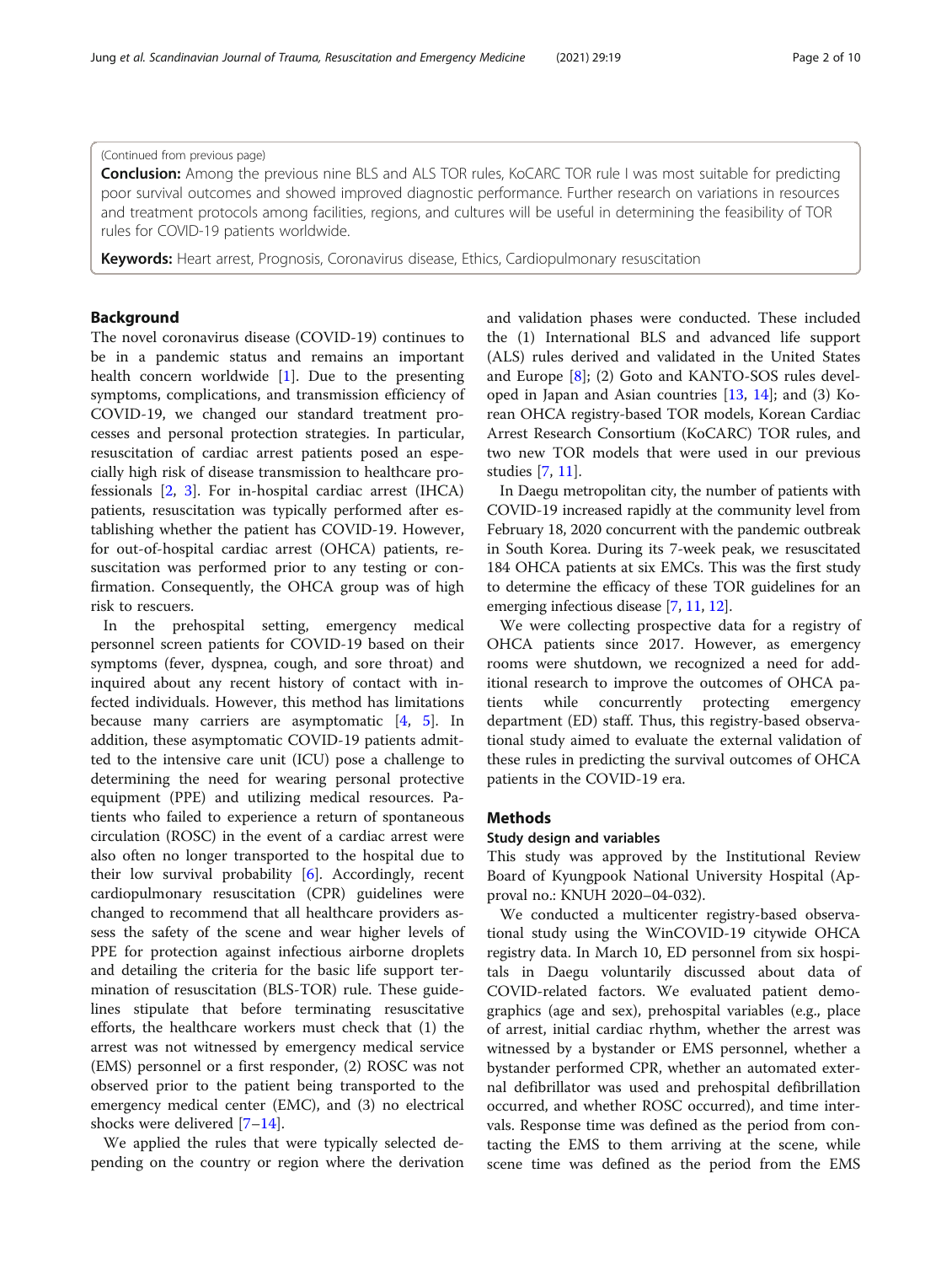<span id="page-2-0"></span>arriving at the scene to them departing from the scene. Resuscitation management and survival outcomes, including ROSC, survival to admission, survival to discharge, and neurological outcomes at discharge, after cardiac arrest were recorded as hospital-level variables. Based on this collective data, we determined whether the patients met the existing TOR guidelines and qualified to be enrolled in this study. In South Korea, EMS personnel cannot terminate resuscitation unless OHCA patients show obvious signs of death [[7,](#page-9-0) [11\]](#page-9-0); therefore, all EMS-treated OHCA patients should be transported to the hospital. Notably, these personnel use manual defibrillators and analyze electrocardiograms prior to the patients' arrival at the hospital.

To evaluate COVID-related variables, we obtained data, including the clinical symptoms or signs (sore throat and cough), vital signs (fever was defined as a temperature of  $\geq$ 37.5 °C]), recent exposure history, and chest X-ray findings, of patients with confirmed COVID-19 on admission from the electronic medical records.

# Study setting and patients

Daegu is a metropolitan city with a population of 2.44 million people and is composed of two regional level I EMCs, four local level II EMCs, and 19 emergency facilities or clinics. In particular, there are six EMCs where ALS, post-cardiac arrest care, and cardiovascular interventions are available. In this study, we evaluated adult patients (age > 18 years) who presented with presumed OHCA and used the EMS system in Daegu. Those who did not receive any resuscitation and those who experienced cardiac arrest in a primary care clinic or long-term care hospital were excluded.

### Main outcome measures

The primary outcome measures were (1) the proportions of survival to hospital discharge defined as discharged to go home or transferred to another facility after admission to the hospital and (2) survival with a favorable neurological outcome quantified using Cerebral Performance Category scores, with scores of 1 and 2 being the most favorable.

Meanwhile, the secondary outcome measures included external validation of previously researched TOR rules (Table 1). We identified OHCA patients who met all the TOR criteria and calculated the sensitivity, specificity, false positive ratios (FPR), false positive values (FPVs), positive predictive values (PPVs), negative predictive values (NPVs), and their respective 95% confidence intervals (CI) to identify patients with a risk of poor survival [\[7](#page-9-0), [8](#page-9-0), [11](#page-9-0), [13](#page-9-0), [14\]](#page-9-0).

#### Statistical analyses

The normality of the variables was determined using the Shapiro–Wilk test. Descriptive statistics were presented

Table 1 Criteria of the BLS-TOR and KoCARC BLS-TOR rules

| <b>TOR rules</b>                       | <b>Witness status</b>                     | Initial prehospital rhythm            | Prehospital<br>shock    | Prehospital<br><b>ROSC</b>    | Others                      |
|----------------------------------------|-------------------------------------------|---------------------------------------|-------------------------|-------------------------------|-----------------------------|
| Based on prehospital criteria          |                                           |                                       |                         |                               |                             |
| International BLS<br>rule <sup>8</sup> | not witnessed by EMT                      |                                       | no prehospital<br>shock | no prehospital<br>ROSC.       |                             |
| International ALS<br>rule <sup>8</sup> | not witnessed by bystander/<br><b>EMT</b> |                                       | no prehospital<br>shock | no prehospital<br><b>ROSC</b> | no bystander CPR            |
| Goto's TOR rule <sup>13</sup>          | not witnessed by bystander                | Initial non-shockable rhythm          |                         | no prehospital<br>ROSC.       |                             |
| KoCARC TOR rule I                      | not witnessed by EMT                      | asystole in prehospital<br>conditions | no prehospital<br>shock | no prehospital<br><b>ROSC</b> |                             |
| KoCARC TOR rule II                     | not witnessed by EMT                      |                                       | no prehospital<br>shock | no prehospital<br>ROSC.       | Age > 60                    |
| KoCARC TOR rule III                    | not witnessed by EMT                      | asystole in prehospital<br>conditions | no prehospital<br>shock | no prehospital<br><b>ROSC</b> | Age > 60                    |
| New TOR model 1 <sup>11</sup>          | not witnessed by bystander                | asystole in the field                 |                         | no prehospital<br><b>ROSC</b> |                             |
| Based on prehospital and ED            |                                           |                                       |                         |                               |                             |
| SOS-KANTO's TOR<br>rule <sup>14</sup>  | not witnessed by bystander                | asystole in the field                 |                         |                               | asystole in the<br>hospital |
| New TOR model 2                        | not witnessed by bystander                |                                       |                         | no prehospital<br><b>ROSC</b> | asystole in the<br>hospital |

ALS advanced life support, BLS-TOR basic life support and termination of resuscitation, CPR cardiopulmonary resuscitation, EMT emergency medical technicians, KoCARC Korean Cardiac Arrest Research Consortium, ROSC return of spontaneous circulation, SOS-KANTO survey of survivors after cardiac arrest conducted in the Kanto area in 2012 (2017)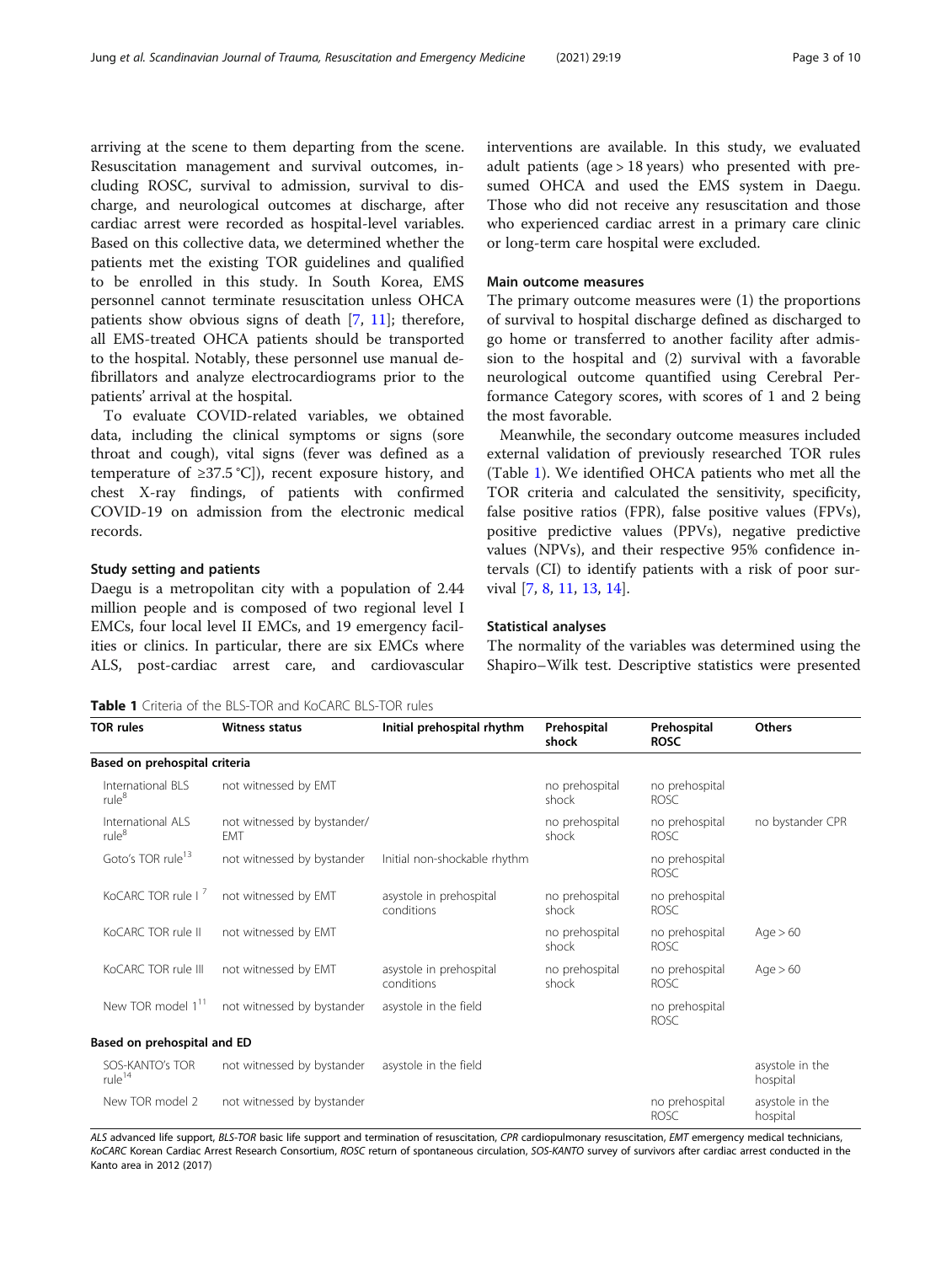<span id="page-3-0"></span>as medians with interquartile ranges (IQR, 25th and 75th percentiles), whereas categorical variables were presented as amounts and percentages. Significant differences among the survival outcomes were determined using the Mann-Whitney test for continuous variables and chi-square tests or Fisher's exact test for categorical variables.

Logistic regressions were performed for patients who met the criteria of the previous TOR rules. The outcome of interest was survival to hospital discharge (Table [1](#page-2-0)). To determine the model calibration, the Hosmer-Lemeshow goodness of fit test was calculated. Odds ratio (OR) greater than 1 indicated an unfavorable effect on survival; ORs and 95% CIs were calculated for all covariates. The characteristics of the adjusted ORs were described using Forest plots. A receiver operating characteristic (ROC) curve, with the area under the curve (AUC), was used to determine the accuracy of such variables in predicting unfavorable survival outcomes at discharge. All tests were two-tailed, and  $p <$ 0.05 was considered statistically significant.

The diagnostic performances of all existing TOR rules were analyzed. Previous TOR rules were created based on FPR (1-specificity, i.e., the probability that the rule will suggest terminating resuscitation in case of patient survival) and PPV (i.e., the probability that the rule will suggest terminating resuscitation in case of patient death) of the rules. Current guidelines recommend that when cessation of life-sustaining care is considered, the tool used to predict poor outcomes must be accurate and reliable, with an specificity (of close to  $100\%$ ) and a PPV (of > 99%, a narrow 95% CI) [\[7](#page-9-0), [15](#page-9-0)].

All statistical analyses were performed using IBM SPSS Statistics v. 25 (IBM Corp., Armonk, NY, USA) and MedCalc v. 17.4.4 (MedCalc Software, Mariakerke, Belgium).

# Results

# Patient characteristics

Demographic and prehospital characteristics of the 2017–2018 Korean nationwide OHCA and Daegu Citywide OHCAs were presented in Supplementary Table 1. The prehospital and hospital characteristics of variables are almost similar. Of the 184 adults who developed OHCA between February 18, 2020 and March 31, 2020 (i.e., the peak of the COVID-19 outbreak), 170 patients (male, 63.2%) were included in this study (Fig. 1). In total, 76.0% of the arrest was witnessed by EMS personnel, 34.3% of the patients received CPR from a bystander, 4.7% experienced ROSC prior to hospital arrival, 58.5% showed abnormal chest radiography findings, and 5.8% were confirmed to have COVID-19 via reverse transcription polymerase chain reaction. The patients' baseline characteristics are summarized in Table [2](#page-4-0).

#### Factors associated with survival

The rates of survival to discharge and survival with favorable neurological outcomes were 4.7 and 2.9%, respectively. Compared to the patients who died, the survivors were younger, experienced more prehospital defibrillations, and achieved ROSC before arriving at the

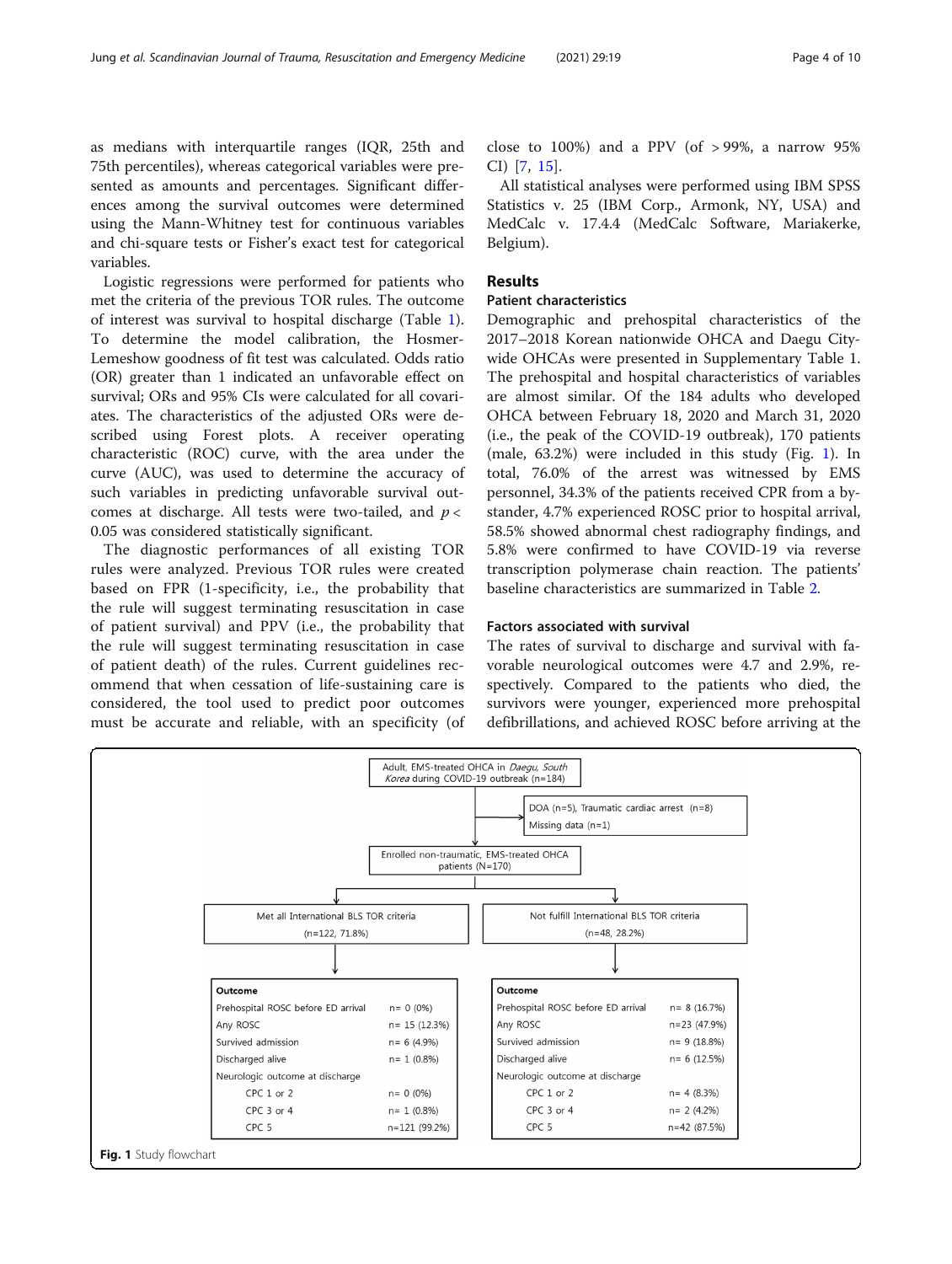|                                       | Overall $(n = 170)$ | Survival at discharge $(n = 7)$ | Dead ( $n = 163$ ) | P value |
|---------------------------------------|---------------------|---------------------------------|--------------------|---------|
| Age (years), median [IQR]             | 74 [62-80]          | 62 [57-69]                      | 75 [63-80]         | 0.027   |
| Age more than 70 years                | 101 (59.4)          | 1(14.3)                         | 100(61.3)          | 0.018   |
| Male sex                              | 108 (63.5)          | 5(71.4)                         | 103 (63.2)         | 0.996   |
| COVID-19 related                      |                     |                                 |                    |         |
| Previous COVID-19 dx before OHCA      | 3(1.8)              | 0(0)                            | 3(1.8)             | 0.999   |
| Presumed symptoms before OHCA         | 20 (11.8)           | 1(14.3)                         | 19 (11.7)          | 0.591   |
| chest PA after CPR                    | 140 (82.4)          | 7(100)                          | 133 (81.6)         | 0.356   |
| Abnormal chest x-ray findings         | 100 (58.8)          | 5(71.4)                         | 95 (58.3)          | 0.701   |
| Acquired RT-PCR test                  | 80 (47.1)           | 5(71.4)                         | 75 (46.0)          | 0.258   |
| Final confirmation of COVID-19        | 10(5.9)             | 0(0)                            | 10(6.1)            | 0.999   |
| <b>Comorbidities</b>                  |                     |                                 |                    |         |
| Diabetes mellitus                     | 52 (30.6)           | 2(28.6)                         | 50 (30.7)          | 0.999   |
| Hypertension                          | 59 (34.7)           | 3(42.9)                         | 56 (34.4)          | 0.695   |
| Chronic renal disease                 | 8(4.7)              | 1(14.3)                         | 7(4.3)             | 0.291   |
| Malignancy, cancer                    | 28 (16.5)           | 0(0)                            | 28 (17.2)          | 0.601   |
| COPD, asthma                          | 6(3.5)              | 0(0)                            | 6(3.7)             | 0.997   |
| Heart failure, ischemic heart disease | 26(15.3)            | 0(0)                            | 26 (16.0)          | 0.597   |
| Dementia, Parkinson disease           | 18 (10.6)           | 0(0)                            | 18 (11.0)          | 0.998   |
| ICH, ischemic stroke                  | 16(9.4)             | 1(14.3)                         | 15(9.2)            | 0.506   |
| Liver cirrhosis, and others           | 17(10.0)            | 0(0)                            | 17(10.4)           | 0.998   |
| Location of OHCA, public place        | 49 (28.8)           | 4(57.1)                         | 45 (27.6)          | 0.107   |
| Prehospital parameters                |                     |                                 |                    |         |
| Witnessed event, anyone               | 129 (75.9)          | 6(85.7)                         | 123(75.5)          | 0.994   |
| Prehospital mechanical CPR            | 134 (78.8)          | 5(71.4)                         | 129 (79.1)         | 0.640   |
| Prehospital defibrillation            | 22 (12.9)           | 3(42.9)                         | 19 (11.7)          | 0.047   |
| Time variables, median [IQR]          |                     |                                 |                    |         |
| Response time interval (min)          | $8[6-10]$           | $8[7-9]$                        | $8[6 - 10]$        | 0.743   |
| Scene time interval (min)             | $21$ [15-26]        | $15$ [13-25]                    | 22 [16-27]         | 0.205   |
| Prehospital ROSC before ED arrival    | 8(4.7)              | 6(85.7)                         | 2(1.2)             | < 0.001 |

# <span id="page-4-0"></span>Table 2 General characteristics of the COVID-19 OHCA study population

COPD chronic obstructive pulmonary disease, CPR cardiopulmonary resuscitation, ED emergency department, ICH intracerebral hemorrhage, IQR interquartile ranges, OHCA out-of-hospital cardiac arrest, ROSC return of spontaneous circulation, RT-PCR reverse transcription polymerase chain reaction

ED (Table 2). Advanced age, arrest not being witnessed by emergency medical technician (EMT) personnel, receiving no shocks, and not developing ROSC before arriving at the ED were related to unfavorable survival outcomes. Only ROSC before arriving at the ED was related to survival to discharge (Fig. [2](#page-5-0)). Interestingly, age, witness status, and prehospital shock delivery were significantly associated with survival outcomes in the univariate analysis, but not in the multivariable analysis (Table [3\)](#page-5-0).

# External validation of the TOR rules

On applying the existing international TOR rules to our registry, we found that 122 patients (71.8%) met all three criteria, but one survivor was discharged (Fig. [1](#page-3-0)). Another patient met the criteria for the traditional BLS- TOR and KoCARC TOR II rules, but he was also discharged (Table [4\)](#page-6-0). The ROC curves of multimodal TOR categories for poor outcomes are shown in Fig. [2](#page-5-0). Overall, KoCARC TOR rule I and the current TOR rule II, with AUCs of 0.951 and 0.967, respectively, were the most effective for predicting in-hospital mortality (Fig. [3](#page-6-0)). With respect to the specificity, FPR, FPV (narrow range of 95% CI) and PPV (> 99%), only KoCARC TOR rule I predicted poor survival outcomes, and it showed a higher diagnostic performance than did the other TOR rules (Table [4](#page-6-0)).

# **Discussion**

This study validated the existing multimodal TOR rules using the WinCOVID-19 Daegu registry data on OHCA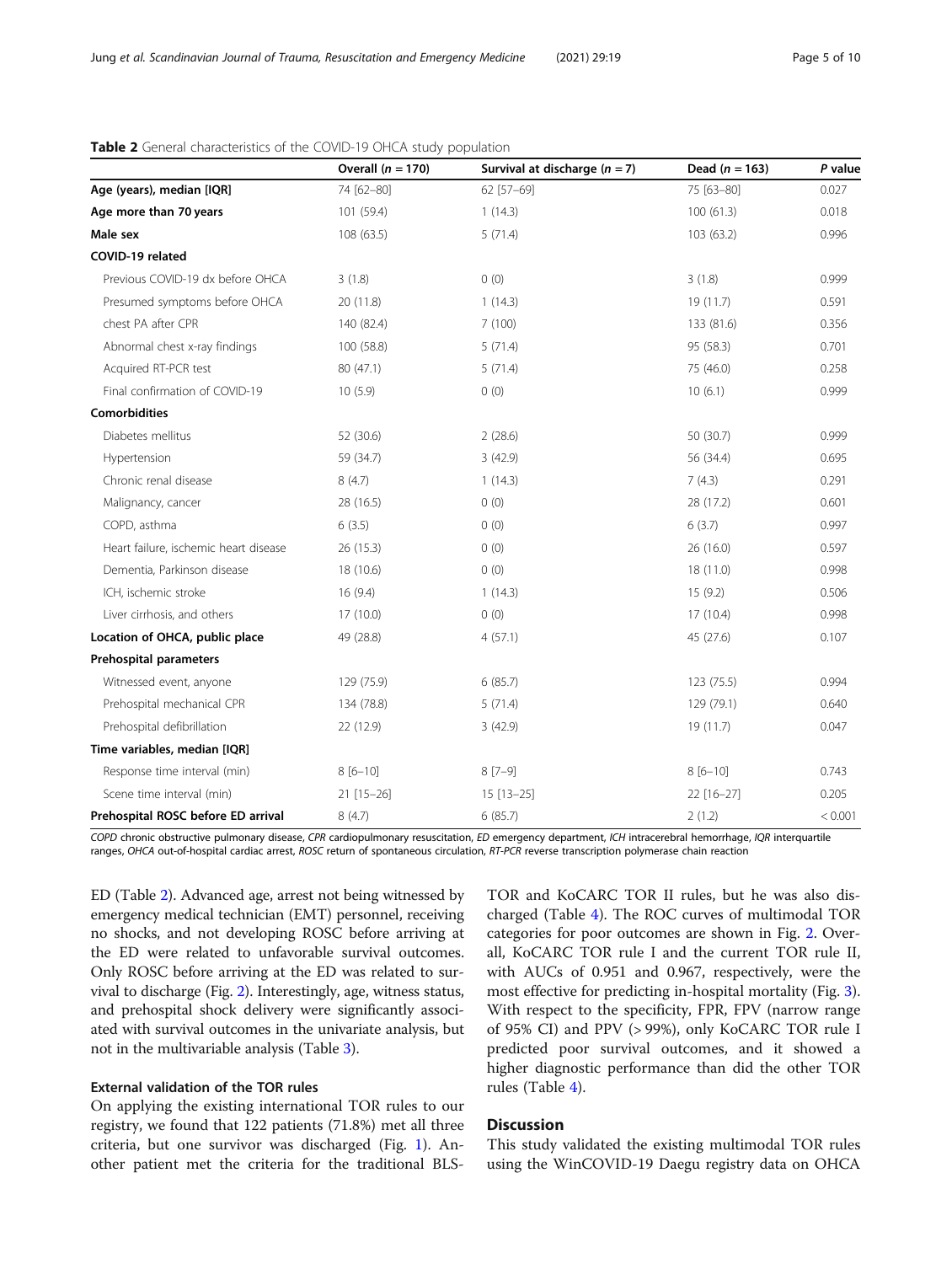<span id="page-5-0"></span>

patients. Among the nine existing TOR rules, KoCARC TOR rule I was found to be the best indicator of poor outcomes during the COVID-19 outbreak as evidenced by its highest specificity and PPV. To our best knowledge, this was the first study to determine the efficacy of these TOR guidelines for an emerging infectious disease.

Resuscitation of infected individuals greatly increases the risk of virus transmission to healthcare providers [\[1](#page-8-0),

[6,](#page-8-0) [16\]](#page-9-0). Current guidelines recommend emergency personnel to confirm the presence of COVID-19 in OHCA patients and wear high-level PPE, even in doubtful cases, before performing CPR. However, these measures may have limited benefits because COVID-19 has a very high rate of disease transmission and approximately 25% of the patients have asymptomatic infection [[4\]](#page-8-0). Therefore, the COVID-19 era is a challenging and



|                                   | Dead       | Survival   | Univariate             |         | <b>Multivariable<sup>a</sup></b> |         |
|-----------------------------------|------------|------------|------------------------|---------|----------------------------------|---------|
|                                   |            |            | Crude Odds<br>(95% CI) | P value | <b>Adjusted Odds</b><br>(95% CI) | P value |
| Age (years)                       | 75 [63-80] | 62 [57-69] | $1.05(1.00 - 1.10)$    | 0.070   |                                  |         |
| Age $>$ 70 years                  | 100(61.3)  | 1(14.3)    | 9.52 (1.12-80.97)      | 0.039   | $6.43(0.28 - 148.0)$             | 0.244   |
| Age $> 60$ years                  | 127 (77.9) | 4(57.1)    | $2.64(0.56 - 12.36)$   | 0.216   | $0.44(0.02 - 8.83)$              | 0.591   |
| Location, non-public places       | 118 (72.4) | 3(42.9)    | 3.49 (0.75-16.24)      | 0.107   |                                  |         |
| Not witnessed by bystander        | 64 (39.3)  | 3(42.9)    | $0.86$ $(0.18 - 3.97)$ | 0.999   |                                  |         |
| Not witnessed by EMT              | 139 (85.3) | 4(57.1)    | 4.34 (0.91-20.63)      | 0.081   | 1.56 (0.06-39.89)                | 0.782   |
| No bystander CPR                  | 108 (66.3) | 4(57.1)    | $1.47(0.32 - 6.81)$    | 0.691   |                                  |         |
| Initial acquired rhythm           |            |            |                        |         |                                  |         |
| Non-shockable rhythm in the field | 152 (93.3) | 3(42.9)    | 18.42 (3.65-92.8)      | 0.001   | 15.32 (0.04-663.7)               | 0.378   |
| Asystole in the field             | 107 (65.6) | 0(0)       |                        | 0.001   |                                  |         |
| Asystole in the ED                | 127 (77.9) | 0(0)       | -                      | < 0.001 | $\qquad \qquad =$                |         |
| No prehospital shock delivery     | 144 (88.3) | 4(57.1)    | $5.68(1.18 - 27.4)$    | 0.047   | $6.06(0.26 - 101.1)$             | 0.262   |
| No prehospital ROSC               | 161 (98.8) | 1(14.3)    | 48.30 (3.83-109.3)     | < 0.001 | 26.24 (1.48-463.3)               | < 0.001 |

CI confidence interval, CPR cardiopulmonary resuscitation, ED emergency department, EMT emergency medical technician, OR odds ratio, ROSC return of spontaneous circulation

<sup>a</sup>Adjusted for age, gender, location of arrest, primary electrocardiogram (ECG), witness status, and whether prehospital ROSC was achieved before arriving at the ED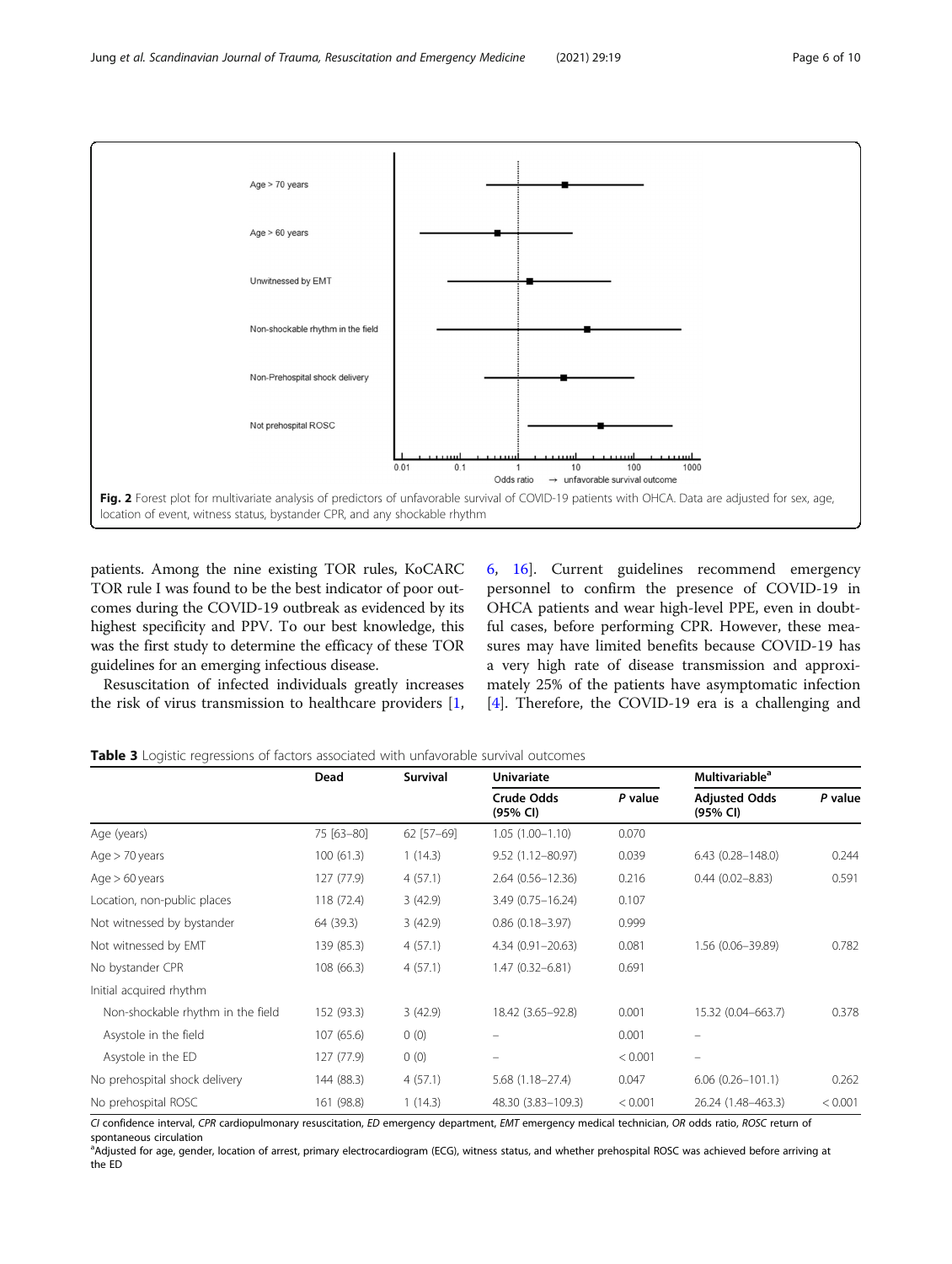| <b>TOR rules</b>          |                  | Death | <b>Survival</b> | Sensitivity<br>(95% CI) | <b>Specificity</b><br>(95% CI) | <b>FPV</b><br>(95% CI) | <b>PPV</b><br>(95% CI) | <b>NPV</b><br>(95% CI) |
|---------------------------|------------------|-------|-----------------|-------------------------|--------------------------------|------------------------|------------------------|------------------------|
| Before arriving at the ED |                  |       |                 |                         |                                |                        |                        |                        |
| International BLS-TOR     | met all criteria | 121   |                 | 74.2%                   | 85.7%                          | 0.8%                   | 99.2%                  | 12.5%                  |
|                           | did not fulfill  | 42    | 6               | $(66.7 - 80.6)$         | $(42.0 - 99.2)$                | $(0.04 - 5.2)$         | $(84.8 - 99.9)$        | $(5.2 - 25.9)$         |
| Goto's rule               | met all criteria | 58    | $\circ$         | 35.6%                   | 100%                           | 0%                     | 100%                   | 6.3%                   |
|                           | did not fulfill  | 105   | 7               | $(28.4 - 43.5)$         | $(56.1 - 100)$                 | $(0 - 7.7)$            | $(92.3 - 100)$         | $(2.8 - 12.9)$         |
| KoCARC TOR rule I         | met all criteria | 93    | $\mathbf{0}$    | 57.1%                   | 100%                           | 0%                     | 100%                   | 9.1%                   |
|                           | did not fulfill  | 70    | 7               | $(49.1 - 64.7)$         | $(56.1 - 100)$                 | $(0-4.9)$              | $(95.1 - 100)$         | $(4.0 - 18.4)$         |
| KoCARC TOR rule II        | met all criteria | 97    |                 | 56.5%                   | 85.7%                          | 1.0%                   | 98.9%                  | 8.3%                   |
|                           | did not fulfill  | 66    | 6               | $(51.5 - 67.0)$         | $(42.0 - 99.2)$                | $(0.05 - 6.4)$         | $(93.6 - 99.9)$        | $(3.4 - 17.9)$         |
| KoCARC TOR rule III       | met all criteria | 78    | $\circ$         | 47.9%                   | 100%                           | 0%                     | 100%                   | 7.6%                   |
|                           | did not fulfill  | 85    | 7               | $(40.0 - 55.8)$         | $(56.1 - 100)$                 | $(0 - 5.8)$            | $(94.2 - 100)$         | $(3.4 - 15.6)$         |
| New TOR Model 1           | met all criteria | 35    | $\mathbf{0}$    | 21.5%                   | 100%                           | 0%                     | 100%                   | 5.2%                   |
|                           | did not fulfill  | 128   | 7               | $(15.6 - 28.7)$         | $(56.1 - 100)$                 | $(0-12.3)$             | $(87.7 - 100)$         | $(2.3 - 10.8)$         |
| After ED arrival          |                  |       |                 |                         |                                |                        |                        |                        |
| International ALS TOR     | met all criteria | 23    | $\Omega$        | 14.1%                   | 100%                           | $\Omega$               | 100%                   | 4.8%                   |
|                           | did not fulfill  | 140   | 7               | $(9.3 - 20.6)$          | $(56.1 - 100)$                 | $(0-17.8)$             | $(82.2 - 100)$         | $(2.1 - 9.9)$          |
| SOS-KANTO's rule          | met all criteria | 33    | $\Omega$        | 20.2%                   | 100%                           | 0%                     | 100%                   | 5.2%                   |
|                           | did not fulfill  | 130   | $\overline{7}$  | $(14.5 - 27.4)$         | $(56.1 - 100)$                 | $(0-12.9)$             | $(87.0 - 100)$         | $(2.3 - 10.6)$         |
| New TOR Model 2           | met all criteria | 45    | $\circ$         | 27.6%                   | 100%                           | 0%                     | 100%                   | 5.6%                   |
|                           | did not fulfill  | 118   | 7               | $(21.0 - 35.2)$         | $(56.1 - 100)$                 | $(0-9.7)$              | $(90.2 - 100)$         | $(2.4 - 11.6)$         |

<span id="page-6-0"></span>

| <b>Table 4</b> External validations of multimodal TOR rules for predicting death prior to discharge ( $n = 170$ ) |  |  |
|-------------------------------------------------------------------------------------------------------------------|--|--|
|                                                                                                                   |  |  |

ALS advanced life support, BLS-TOR basic life support and termination of resuscitation, CI confidence interval, ED emergency department, FPV false positive value, KoCARC Korean Cardiac Arrest Research Consortium in 2015–2017; NPV negative predictive value, PPV positive predictive value, SOS-KANTO survey of survivors after cardiac arrest conducted in the Kanto area in 2012 (2017)

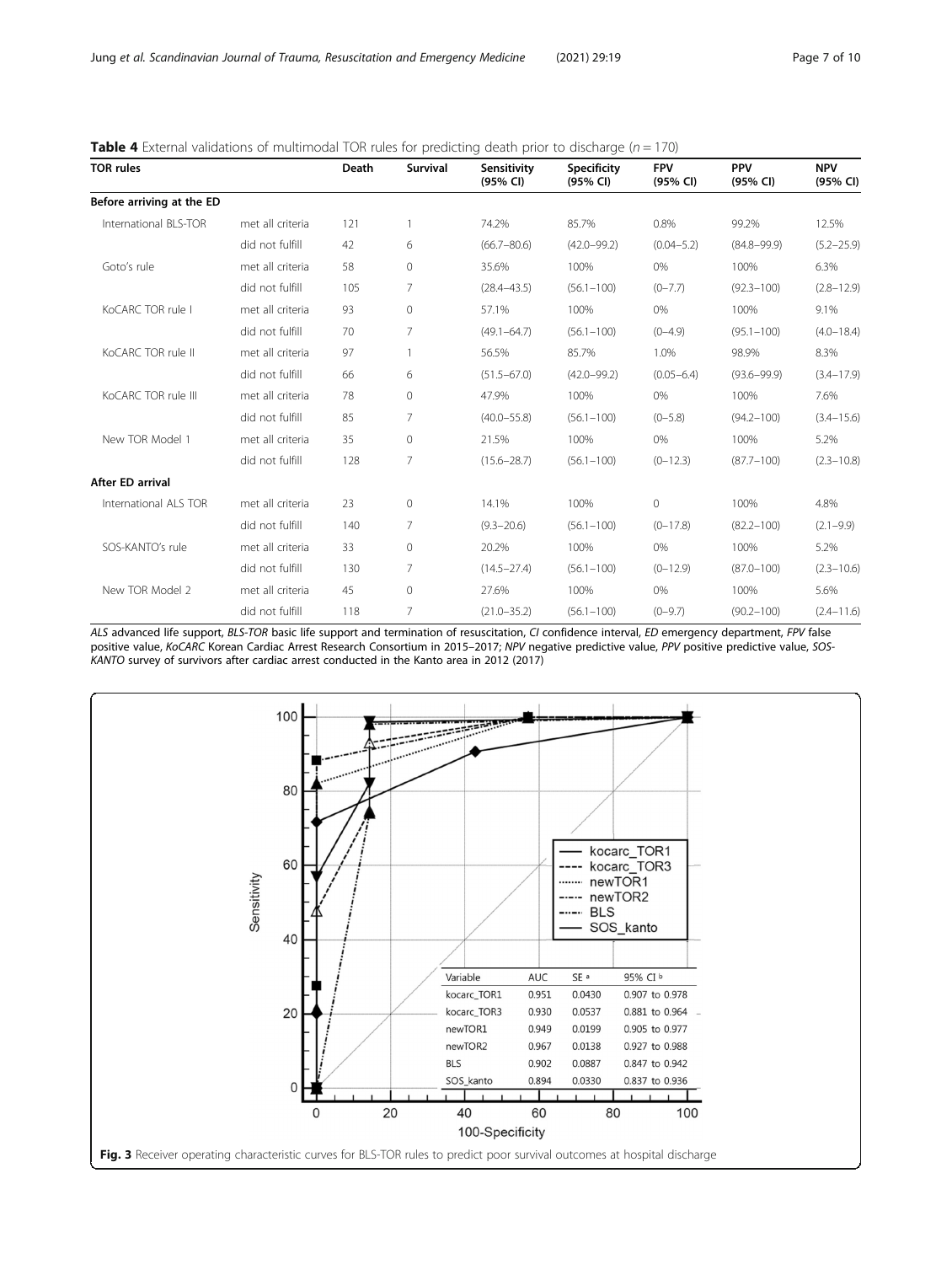confusing time for healthcare workers in the medical and emergency fields [[5\]](#page-8-0). Some OHCA patients were unexpectedly confirmed to be positive post-CPR or postmortem, contributing to emergency room shutdowns and temporary closures [[17\]](#page-9-0). As of September 2020, more than 20,000 people have been confirmed to have COVID-19 in South Korea, and 385 of these patients have died. In addition, more than 50% of these cases were in Daegu, the area of interest in this study, and its neighboring area Gyeongbuk [[10](#page-9-0)]. Further, more than 130 healthcare workers and medical staff have been infected. One physician died after treating two confirmed patients.

Our findings, although preliminary, showed that the survival outcomes of OHCA patients in Daegu during the peak of the COVID-19 outbreak (4.1%) were significantly lower than those reported nationwide (9.8%) or in the city  $(8.8\%)$  in 2018 [\[18\]](#page-9-0). Many variables were changed in the COVID-19 era, including prehospital ROSC and pre-hospital transport time (see Additional file [1](#page-8-0)). Although we could not describe the impact of the COVID-19 pandemic on the chain of survival and its negative effects on high-quality CPR, the risk-benefit ratio for CPR should be reconsidered [[2\]](#page-8-0). Despite that there were several factors associated with good prognosis in this study, including bystander CPR, EMS CPR, prehospital ROSC, and VF, no new factor was found for COVID-19. Other studies have also raised concerns on how CPR must be performed for IHCA patients with confirmed COVID-19. Considering the lower survival rate, physicians should establish goals of care or CPR preferences to reduce futile resuscitation by stratifying the survival probability of the IHCA patients, regardless of their COVID-19 status, at the time of hospital admission [[5](#page-8-0), [19](#page-9-0)]. It is also important to consider prehospital TOR for out-of-hospital resuscitation in an infectious disease epidemic area.

The previous TOR rules can be divided into two sets of variables: one can be applied at the pre-hospital level and the other can be evaluated immediately after arriving at the ED. In this study, we selected and analyzed the external validation of all nine multimodal TOR rules for OHCA patients during the COVID-19 epidemic period. These rules were commonly selected depending on the country or region where the derivation and validation phases were conducted. These included the (1) International BLS (a combination of three criteria: arrest not being witnessed by EMTs, not receiving prehospital shock delivery, and not experiencing prehospital ROSC, Table [1\)](#page-2-0) and ALS rules derived and validated in the United States and Europe [\[8](#page-9-0)]; (2) Goto and KANTO-SOS rules developed in Japan and Asian countries [[13](#page-9-0), [14\]](#page-9-0); and (3) the Korean OHCA registry-based TOR models, KoCARC TOR rules, and two new TOR rules

that were used in our previous studies [\[7](#page-9-0), [11](#page-9-0)]. The international BLS-TOR rules that can be enforced at the prehospital stage has high sensitivity and specificity, but also relatively high FPR (1-specificity) [\[9,](#page-9-0) [15](#page-9-0)]. Therefore, a continuous development of the TOR model has been proposed [[7,](#page-9-0) [9](#page-9-0)]. A previous study that included acquired ECG asystole rhythm as a criterion also proposed a new TOR model applicable at the prehospital stage and another TOR model applicable immediately after arriving at the ED [[11\]](#page-9-0).

The previous four rules have been partially validated in other countries and in the setting of mechanical CPR or comprehensive post-resuscitation care [\[12,](#page-9-0) [20](#page-9-0)–[23](#page-9-0)]. Previous validations of the TOR rule reported survival rates of less than 1% among TOR rule–positive patients in North America. In contrast, high FPR of survival has been reported in Asian countries (28.7% in Singapore, 25.9% in Taiwan, and 30.4% in South Korea). This discrepancy may be due to different prehospital practices and a relatively higher prevalence of non-shockable rhythm in patients in Asian countries [\[7](#page-9-0)]. However, the high false positive cases of survival in these Asian countries, where the withdrawal of life-sustaining treatment is not commonly applied, are likely to be biased. Kajino et al. [\[24](#page-9-0)] validated the TOR rules for predicting poor neurologic outcomes in a Japanese population and concluded that more specific TOR rules for each region should be developed, despite the good performance of the TOR rules in their study. However, even if the COVID-19 outbreak was not considered, these previous results implied that the extrapolation to and implementation of different TOR rules in regions with different organization of EMS treatment protocols, legislation, and socioeconomic characteristics might be problematic because the TOR rules would need to be adjusted to meet the regional situation.

In this study, we validated the existing multimodal TOR rules using the WinCOVID-19 Daegu registry data on OHCA patients. Our results indicated that of the 170 OHCA patients, we failed to screen one survivor of the seven survival discharges for the international BLS and KoCARC II rules. However, the remaining seven TOR rules were classified correctly. Current guidelines recommend that diagnostic tests that guide the cessation of life-saving efforts be accurate and reliable, with an FPV and FPR value close to 0% [\[7](#page-9-0), [9\]](#page-9-0). Among the nine rules, KoCARC TOR rule I was found to be the most effective indicator for poor outcomes, as indicated by the lowest FPV (0% with narrow 95% CI) and highest PPV (> 99%). This rule included the combination of three factors, namely, not being witnessed by EMT, presenting with an asystole at the scene, and experiencing no prehospital shock or ROSC. It did not include the patient's age or ED parameters, thereby making it easy to use in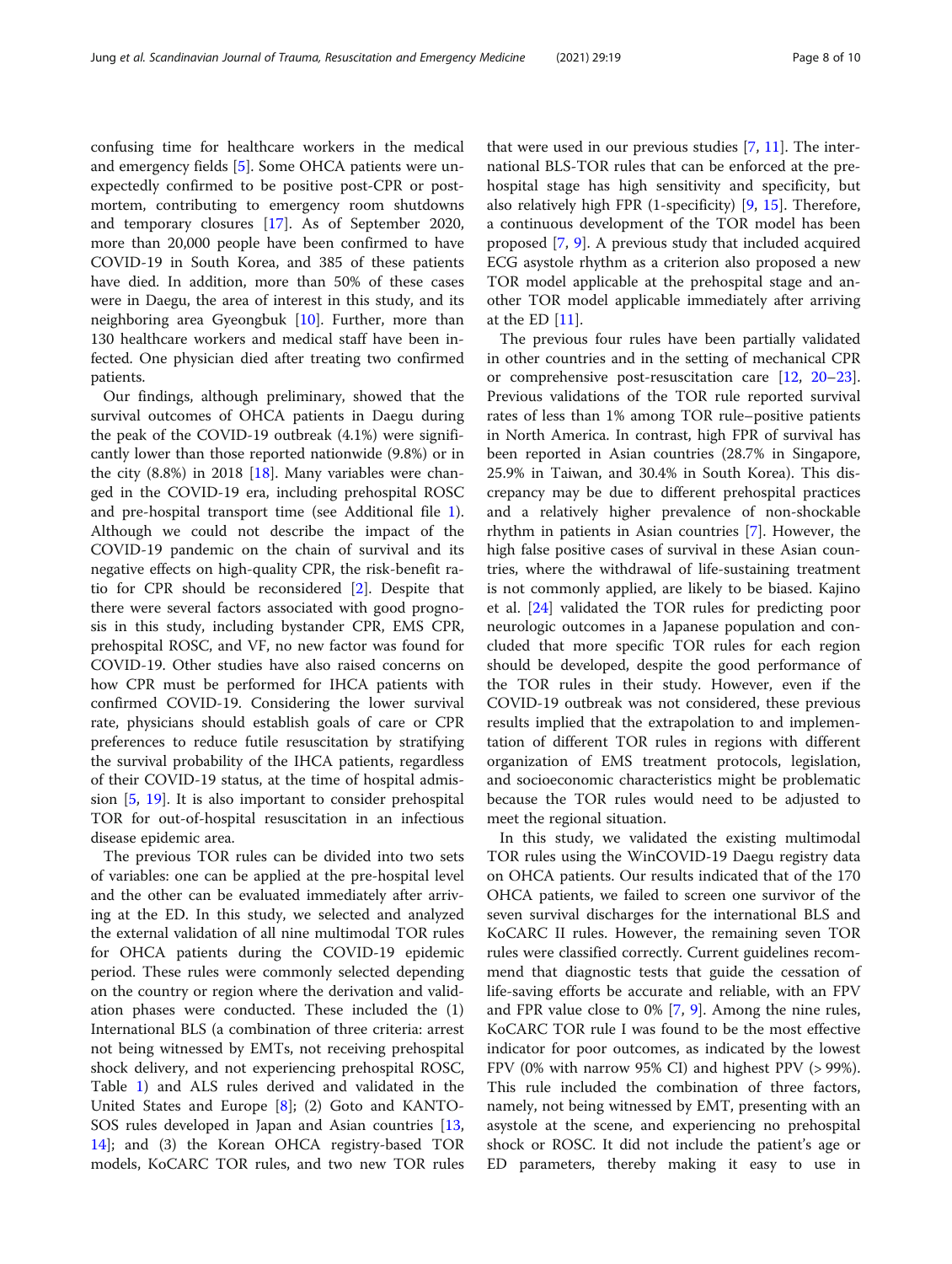<span id="page-8-0"></span>this current pandemic [\[7](#page-9-0)]. This study had several strengths and limitations. First, as with other multicenter observational studies, the integrity of the data could be biased. In addition, the observation period was only 2 months; hence, the effects on long-term survival outcomes, which are most important for OHCA research, remain unknown. In this regard, we will continue to conduct investigations until the COVID-19 pandemic has been effectively contained. Second, it has been speculated that poor survival outcomes are associated with fewer resuscitations and prolonged EMS scene and transport time to the hospital. Moreover, unfavorable neurological outcomes, as a primary outcome, is more suitable than survival to discharge. Because only four patients in our study displayed favorable neurological outcomes, we could not perform any secondary analyses or external validations. Third, the ratio of the survival outcomes was markedly lower in our study than that in previous Korean OHCA reports during the COVID-19 outbreak. This could be due to the direct adverse effects of COVID-19 on the cardiovascular system, prolonged EMS scene time, and differences in treatment in different hospitals [[25](#page-9-0)]. Fourth, the number of COVID-19 cases sharply decreased in April in Daegu. Thus, the sample size was too small for a large-scale multifactor analysis. Finally, facility or regional differences in EMS resources, CPR quality, and post-cardiac arrest care might affect the survival outcomes during the COVID-19 outbreak. TOR rules in the COVID-19 era and socioethical issues must be discussed further, and a consensus process must be developed.

# Conclusions

Among the nine previously existing TOR rules, KoCARC TOR rule I is the most suitable for predicting poor survival outcomes, and it showed improved diagnostic performance in the COVID-19 era. With regard to the specificity, FPV and PPV criteria, KoCARC TOR rule I was superior to all other TOR rules. Further research on variations in resources and treatment protocols (CPR quality and post-cardiac arrest care) among facilities, regions, and cultures will be useful in determining the feasibility of TOR rules for COVID-19 patients worldwide.

#### Supplementary Information

The online version contains supplementary material available at [https://doi.](https://doi.org/10.1186/s13049-021-00834-0) [org/10.1186/s13049-021-00834-0.](https://doi.org/10.1186/s13049-021-00834-0)

Additional file 1.

#### Abbreviations

ALS: Advanced life support; AUC: area under the curve; BLS-TOR: Basic life support termination of resuscitation; CI: Confidence interval; COVID-19: Novel coronavirus disease; CPR: Cardiopulmonary resuscitation; ED: Emergency

department; EMC: Emergency medical center; EMS: Emergency medical service; EMT: Emergency medical technician; FPV: False positive value; ICU: Intensive care unit; IHCA: In-hospital cardiac arrest; IQR: Interquartile range; KoCARC: Korean Cardiac Arrest Research Consortium; NPV: Negative predictive value; OHCA: Out-of-hospital cardiac arrest; OR: Odds ratio; PPE: Personal protective equipment; PPV: Positive predictive value; ROC: Receiver operating characteristic; ROSC: Return of spontaneous circulation

#### Acknowledgments

Not applicable.

#### Authors' contributions

All authors have substantially contributed to the study design, data collection, data interpretation, and manuscript writing. All authors read and approved the final manuscript.

#### Funding

This study received no funding.

#### Availability of data and materials

The data supporting the findings of this study are available from the corresponding author upon reasonable request.

#### Ethics approval and consent to participate

The study was approved by the Institutional Review Board of Kyungpook National University Hospital (Approval number: KNUH 2020–04-032).

#### Consent for publication

Not applicable.

#### Competing interests

The authors declare that they have no competing interests.

#### Author details

<sup>1</sup>Department of Emergency Medicine, School of Medicine, Kyungpook National University, 680, Gukchaebosang-ro, Jung-gu, Daegu 41944, Republic of Korea. <sup>2</sup>Department of Emergency Medicine, Keimyung University Dongsan Hospital, Daegu, Republic of Korea. <sup>3</sup>Department of Emergency Medicine, Catholic University of Daegu School of Medicine, Daegu, Republic of Korea. <sup>4</sup> Department of Emergency Medicine, Yeungnam University College of Medicine, Daegu, Republic of Korea. <sup>5</sup>Department of Emergency Medicine Kyungpook National University Chilgok Hospital, Daegu, Republic of Korea. 6 Department of Emergency Medicine, Daegu Fatima Hospital, Daegu, Republic of Korea.

#### Received: 28 May 2020 Accepted: 12 January 2021 Published online: 27 January 2021

#### References

- 1. Giwa A, Desai A. Novel coronavirus COVID-19: an overview for emergency clinicians. Emerg Med Pract. 2020;22(2 Suppl 2):1–21.
- 2. Savary D, Morin F, Fadel M, Metton P, Richard J, Descatha A. Considering the challenge of the Covid-19 pandemic, is there a need to adapt the guidelines for basic life support resuscitation? Resuscitation. 2020;S0300– 9572(20):30121–0.
- 3. World Health Organization. Rational use of personal protective equipment (PPE) for coronavirus disease (COVID-19): interim guidance. Accessed 19 Mar 2020. <https://apps.who.int/iris/handle/10665/331498>
- 4. Yang X, Yu Y, Xu J, Shu H, Xia J, Liu H, et al. Clinical course and outcomes of critically ill patients with SARS-CoV-2 pneumonia in Wuhan, China: a singlecentered, retrospective, observational study. Lancet Respir Med. 2020;8(5): 475–81.
- 5. DeFilippis EM, Ranard LS, Berg DD. Cardiopulmonary Resuscitation During the COVID-19 Pandemic: A View from Trainees on the Frontline. Circulation. 2020. [https://doi.org/10.1161/CIRCULATIONAHA.120.047260.](https://doi.org/10.1161/CIRCULATIONAHA.120.047260)
- 6. Edelson DP, Sasson C, Chan PS, Atkins DL, Aziz K, Becker LB, et al. Interim Guidance for Basic and Advanced Life Support in Adults, Children, and Neonates With Suspected or Confirmed COVID-19: From the Emergency Cardiovascular Care Committee and Get With the Guidelines®-Resuscitation Adult and Pediatric Task Forces of the American Heart Association in